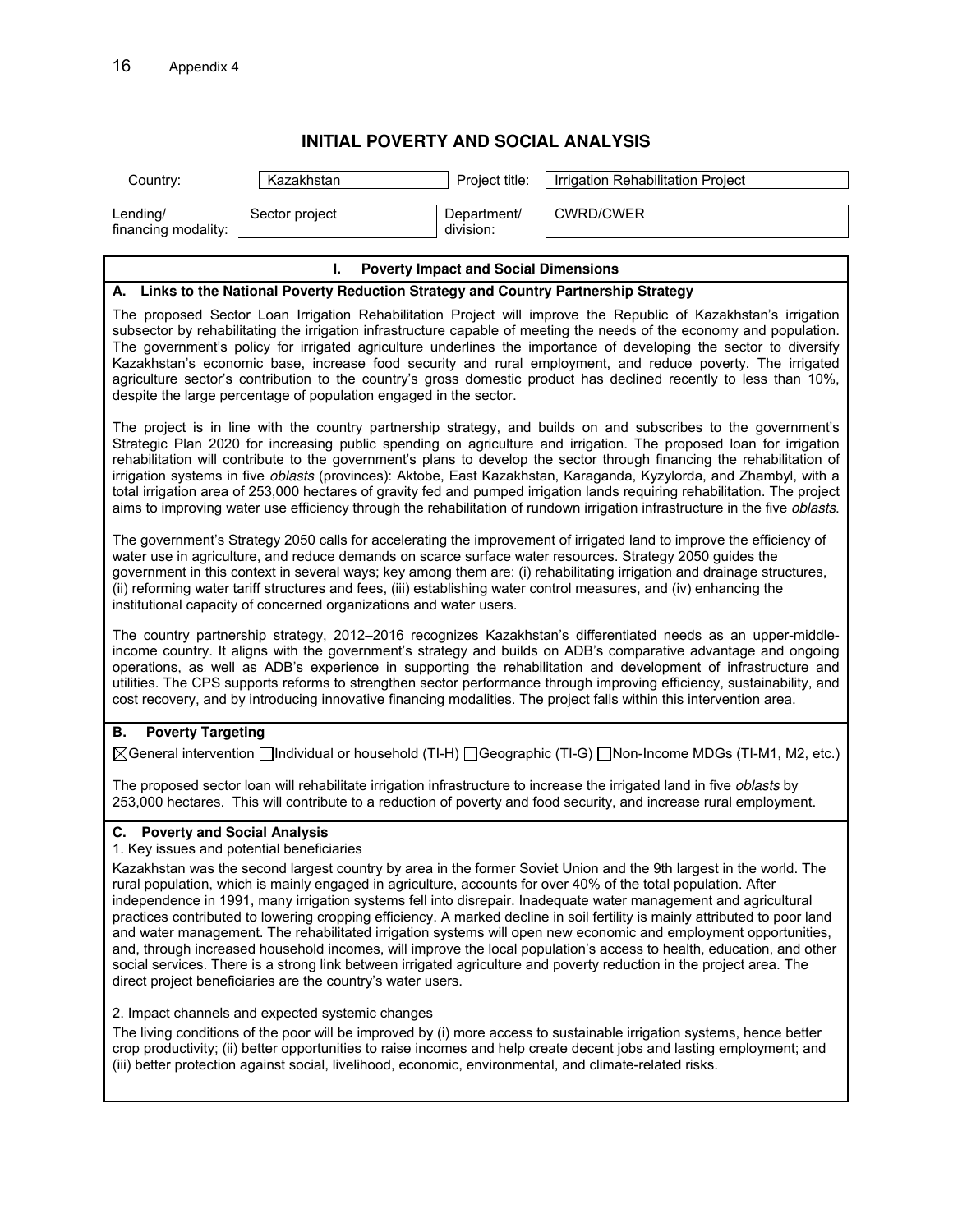3. Focus of (and resources allocated in) the project preparation technical assistance (TRTA) or due diligence. Resources have been allotted to study the details of poverty and social analysis to ensure the project impact is captured and maximized by the beneficiaries.

4. Specific analysis for policy-based lending. Not applicable.

## **II. Gender and Development**

1. What are the key gender issues in the sector/subsector that are likely to be relevant to this project or program?

Both men and women work in state farms, large agricultural farms and farming enterprises, and in private peasant farms. Women in particular work their household plots in addition to their paid work as workers on other farms. Because agriculture is not considered an acceptable profession for women, many women farmers are denied the right to register as land users (despite having years of experience in state or collective farms). This in turn limits their access to credit, agricultural training, and modern farming technology. The lack of recognition of women as farmers has also led to their limited participation and decision making in water-user associations. Studies show that women farm workers are paid less than their male counterparts.

Rural women are mainly responsible for household work, which they do before and after their work on farms. The lack of water taps within their households or water pumps in their yard, add to their household work because they need to secure safe water from elsewhere for domestic use.

Food security is dependent on the incomes of husband and wife from farm work, with the produce from household plots cultivated by women significantly supplementing the family's food.

2. Does the proposed project or program have the potential to make a contribution to the promotion of gender equity or the empowerment of women by providing women's access to and use of opportunities, services, resources, assets, and participation in decision making?

 $\boxtimes$  Yes  $\Box$  No Please explain.

The rehabilitation of aging irrigation systems will improve crop yields and is expected to increase household incomes. The project will provide agricultural training for women and men farmers, and through options for improved incomes, increase their ability to access credit for farm development and production. It will also provide increased access to water for household use through the rehabilitation or installation of water points. Capacity building of KazVodKhoz (KVK) staff and management will ensure the participation of women staff.

3. Could the proposed project have an adverse impact on women and/or girls or widen gender inequality?<br>  $\Box$  Yes  $\Box$  No  $\boxtimes$  No

4. Indicate the intended gender mainstreaming category:

| $\ldots$ marcule the interface genuer mainet carring category. |                                                  |
|----------------------------------------------------------------|--------------------------------------------------|
| GEN (gender equity)                                            | $\boxtimes$ EGM (effective gender mainstreaming) |

SGE (some gender elements)  $\Box$  NGE (no gender elements)

| <b>Participation and Empowerment</b><br>III.                                                                                                                                                                                                                                                               |
|------------------------------------------------------------------------------------------------------------------------------------------------------------------------------------------------------------------------------------------------------------------------------------------------------------|
| 1. The key stakeholders in the project areas include agricultural businesses; farmers using or requiring irrigation;                                                                                                                                                                                       |
| downstream users of river water; and KVK, the Ministry of Finance, Ministry of Water Resources and Environment,<br>Agriculture.                                                                                                                                                                            |
|                                                                                                                                                                                                                                                                                                            |
| 2. How can the project contribute in a systemic way to engaging and empowering stakeholders and beneficiaries,<br>particularly the poor, vulnerable, and excluded groups? What issues in the project design require the participation of<br>the poor and excluded?                                         |
| To be further determined during the TRTA.                                                                                                                                                                                                                                                                  |
| 3. What are the key, active, and relevant civil society organizations in the project area? What is the level of civil<br>society organization participation in the project design?                                                                                                                         |
| $\boxtimes$ Information generation and sharing $\boxtimes$ Consultation $\Box$ Collaboration<br>I Partnership                                                                                                                                                                                              |
| 4. Are there issues during project design for which participation of the poor and excluded is important? What are they<br>and how shall they be addressed? $\boxtimes$ Yes<br>∣ I No                                                                                                                       |
| Equitable distribution of water within irrigation systems is important, and it is important the voice of the poor is<br>represented in meetings on planned investments, water allocation, and distribution. The TRTA consultants will<br>ensure inclusive stakeholder consultation processes are followed. |